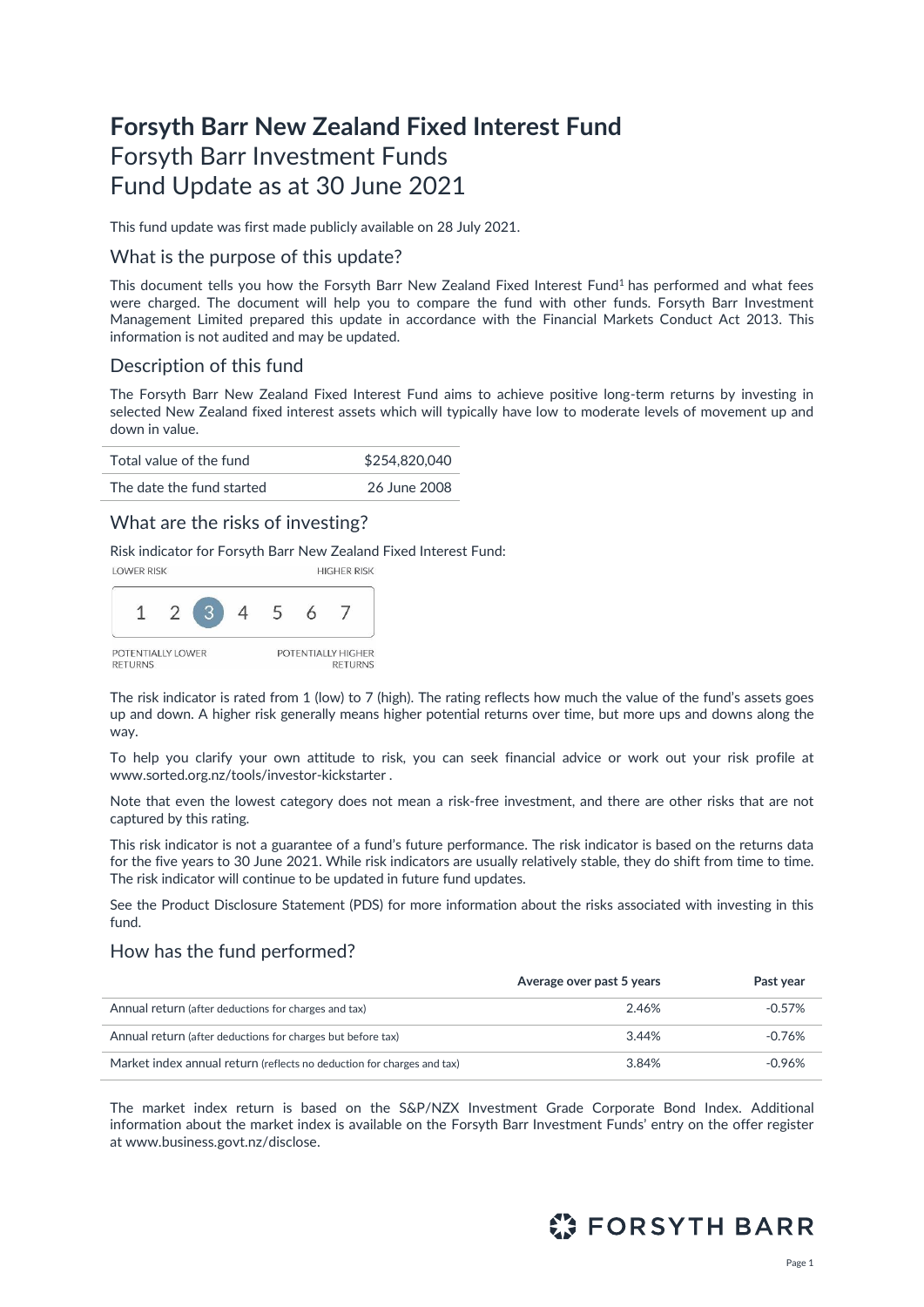#### Annual return graph



This shows the return after fund charges and tax for each of the last 10 years ending 31 March. The last bar shows the average annual return for the last 10 years, up to 30 June 2021.

Important: This does not tell you how the fund will perform in the future.

Returns in this update are after tax at the highest prescribed investor rate (PIR) of tax for an individual New Zealand resident. Your tax may be lower.

### What fees are investors charged?

Investors in the Forsyth Barr New Zealand Fixed Interest Fund are charged fund charges. In the year to 31 March 2021 these were:

|                                                       | % of net asset value <sup>2</sup> |
|-------------------------------------------------------|-----------------------------------|
| Total fund charges                                    | 0.78%                             |
| Which are made up of:                                 |                                   |
| Total management and administration charges including | 0.78%                             |
| Manager's basic fee                                   | 0.76%                             |
| Other management and administration charges           | $0.02\%$ <sup>3</sup>             |
| Total performance-based fees                          | 0.00%                             |
|                                                       | Dollar amount per investor        |
| Other charges                                         | \$0.00                            |

Investors are not currently charged any other fees. See the PDS for more information about fees. Small differences in fees and charges can have a big impact on your investment over the long term.

#### **Example of how this applies to an investor**

Jane had \$10,000 in the fund at the start of the year and did not make any further contributions. At the end of the year, Jane incurred a loss after fund charges were deducted but before tax of \$76 (that is -0.76% of her initial \$10,000). This gives Jane a total loss after tax of \$57 for the year.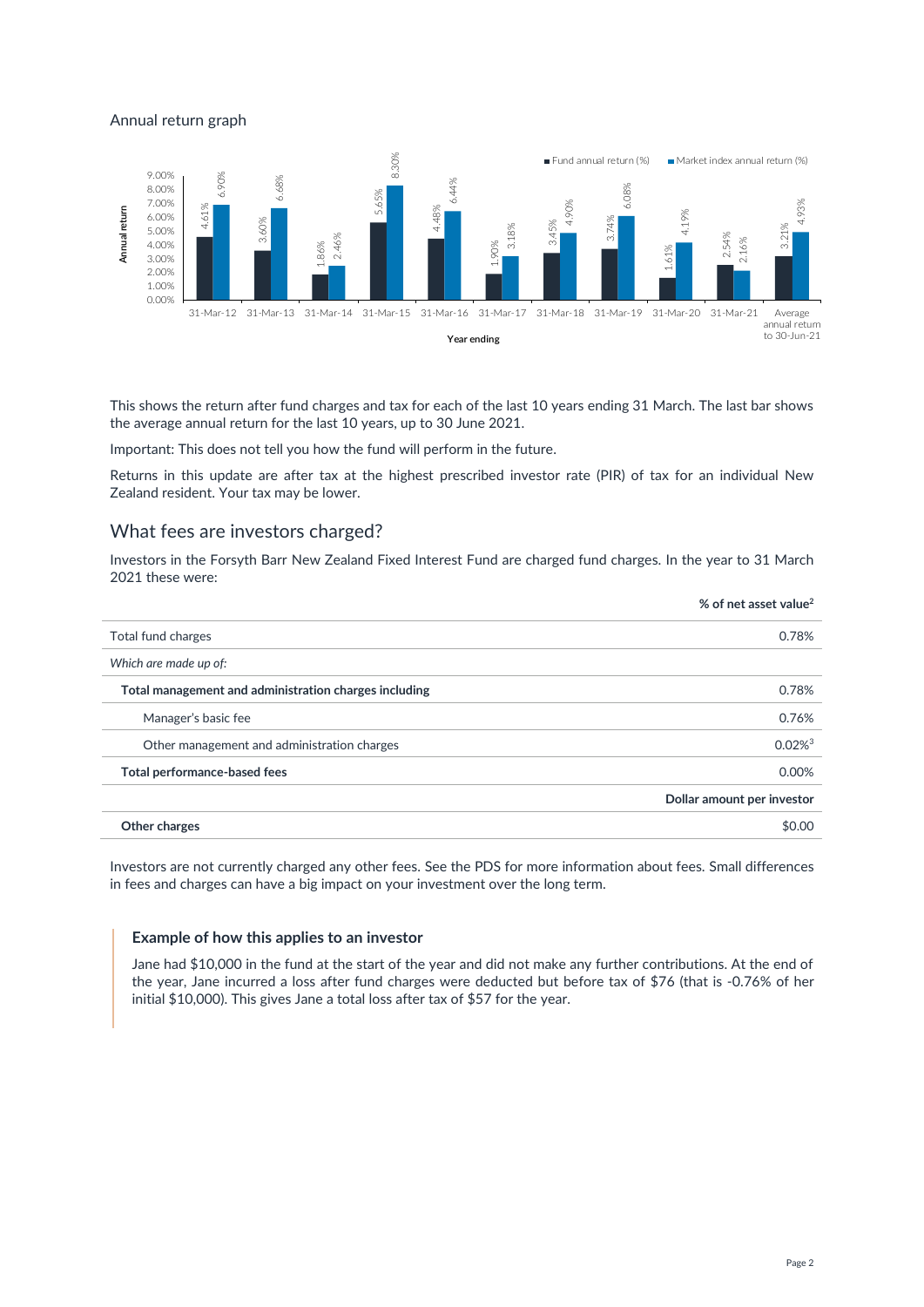# What does the fund invest in?

This shows the types of assets that the fund invests in.



Actual investment mix

## Target investment mix

| Cash and cash equivalents    | 5.00%    |
|------------------------------|----------|
| New Zealand fixed interest   | 95.00%   |
| International fixed interest | 0.00%    |
| Australasian equities        | 0.00%    |
| International equities       | $0.00\%$ |
| Listed property              | $0.00\%$ |
| Unlisted property            | $0.00\%$ |
| Commodities                  | 0.00%    |
| Other                        | 0.00%    |

### Top 10 investments

|                | Name                                                                | Percentage of<br>fund net assets | <b>Type</b>                   | Country     | <b>Credit rating</b><br>(if applicable) |
|----------------|---------------------------------------------------------------------|----------------------------------|-------------------------------|-------------|-----------------------------------------|
| 1              | Housing New Zealand 3.36% 12/06/2025                                | 6.10%                            | New Zealand fixed<br>interest | New Zealand | $AA+$                                   |
| $\overline{2}$ | New Zealand Local Government Funding<br>Agency Ltd 14/04/2033 3.50% | 5.94%                            | New Zealand fixed<br>interest | New Zealand | $AA+$                                   |
| 3              | New Zealand Local Government Funding<br>Agency Ltd 15/04/2027 4.50% | 4.21%                            | New Zealand fixed<br>interest | New Zealand | $AA+$                                   |
| 4              | Westpac New Zealand 1.439%<br>24/02/2026                            | 3.88%                            | New Zealand fixed<br>interest | New Zealand | AA-                                     |
| 5              | ANZ transactional bank account                                      | 3.84%                            | Cash and cash<br>equivalents  | New Zealand | AA-                                     |
| 6              | Housing New Zealand 2.97% 12/06/2023                                | 3.82%                            | New Zealand fixed<br>interest | New Zealand | $AA+$                                   |
| 7              | New Zealand Local Government Funding<br>Agency Ltd 15/04/2025 2.75% | 3.12%                            | New Zealand fixed<br>interest | New Zealand | $AA+$                                   |
| 8              | New Zealand Local Government Funding<br>Agency Ltd 15/04/2024 2.25% | 3.09%                            | New Zealand fixed<br>interest | New Zealand | $AA+$                                   |
| 9              | New Zealand Local Government Funding<br>Agency Ltd 14/04/2022 2.75% | 2.62%                            | New Zealand fixed<br>interest | New Zealand | $AA+$                                   |
| 10             | Housing New Zealand 3.42% 18/10/2028                                | 2.42%                            | New Zealand fixed<br>interest | New Zealand | $AA+$                                   |

The top 10 investments make up 39.04% of the fund.